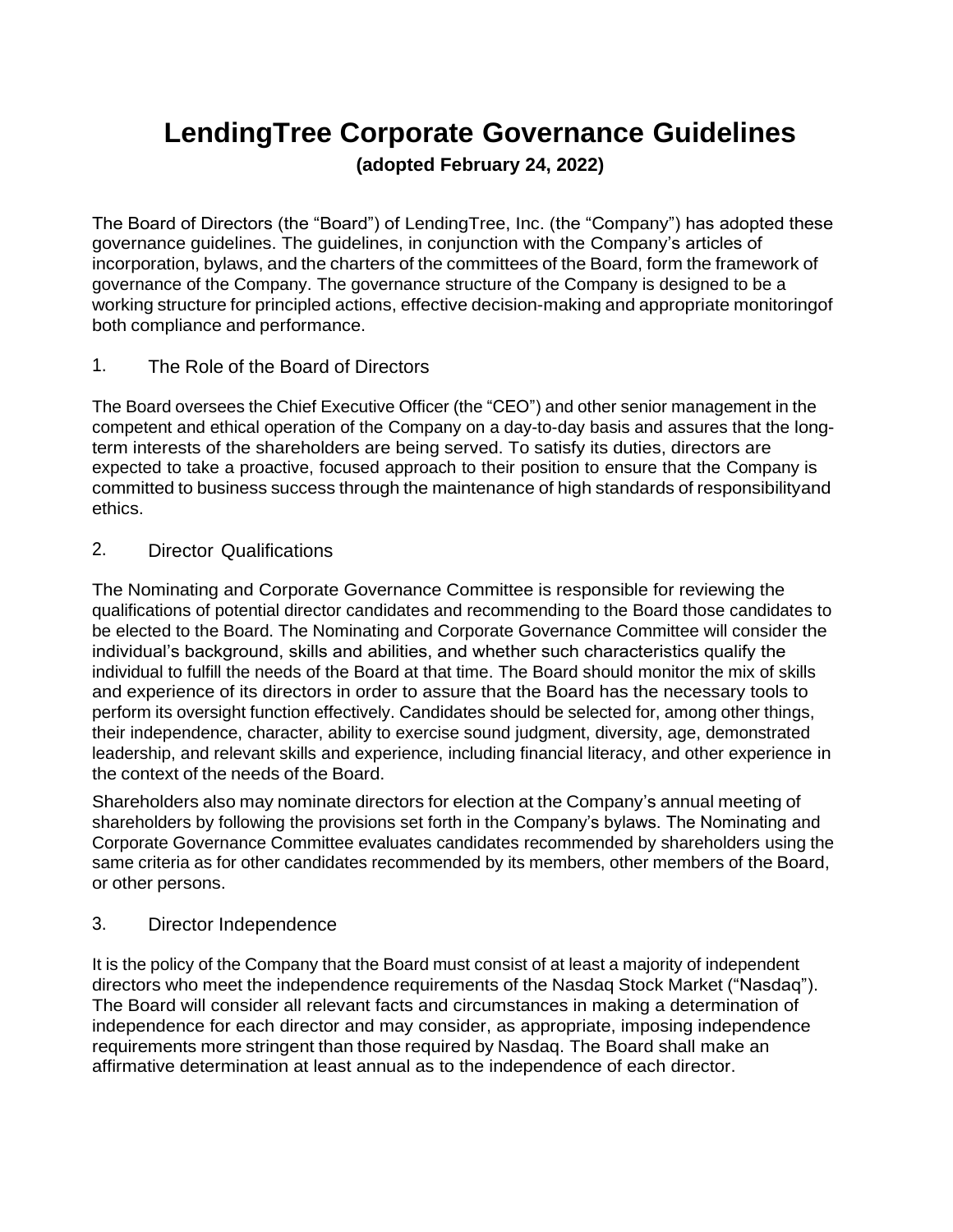## 4. Director Service on Other Public Company Boards

Serving on the Company's Board requires significant time and attention. Directors are expected to spend the time needed and meet as often as necessary to discharge their responsibilities properly. A director who also serves as the CEO of the Company should not serve on more than two boards of other public companies in addition to the Company's Board. Directors other than the CEO of the Company should not serve on more than four boards of other public companies in addition to the Company Board. A director must notify the Nominating and Corporate Governance Committee prior to accepting any invitation to serve on another public company board, and the Committee can determine whether to make an exception to these Guidelines.

# 5. Ethics and Conflicts of Interest

The Board expects its directors, as well as officers and employees, to act ethically. Directors are expected to adhere to the Company's Code of Business and Ethics, which includes requirements regarding conflicts of interest. The Company will provide training to the directors on the Code of Business and Ethics at least every other year.

## 6. Director Orientation and Continuing Education

The Company will provide new directors with materials, briefings and additional educational opportunities to permit them to become familiar with the Company and to enable them to perform their duties. Directors also are encouraged to visit the Company's facilities and meet with Company employees throughout their tenure on the Board. In addition, directors are encouraged to attend accredited director education programs at the Company's expense.

## 7. Term of Office

Directors serve for a one-year term and until their successors are elected. There are no limits on the number of terms that a director may serve. The Board believes the Company benefits from the contributions of directors who have developed, over time, increasing insight into the Company. The Nominating and Corporate Governance Committee reviews periodically the appropriateness of each director's continued service.

## 8. Director Resignations, Retirements and Refusals to Stand for Re-Election

A director who intends to resign or retire or refuses to stand for re-election to the Board must submit written notice to the General Counsel of the Company. For resignations and retirements, the director must state the effective date of the resignation or retirement. For resignations, the director also must state that the director has no disagreement with the Company's operations, policies or practices or, if the director has such a disagreement, the director must describe the disagreement. For refusals to stand for re-election, the director must state when the election in question will occur.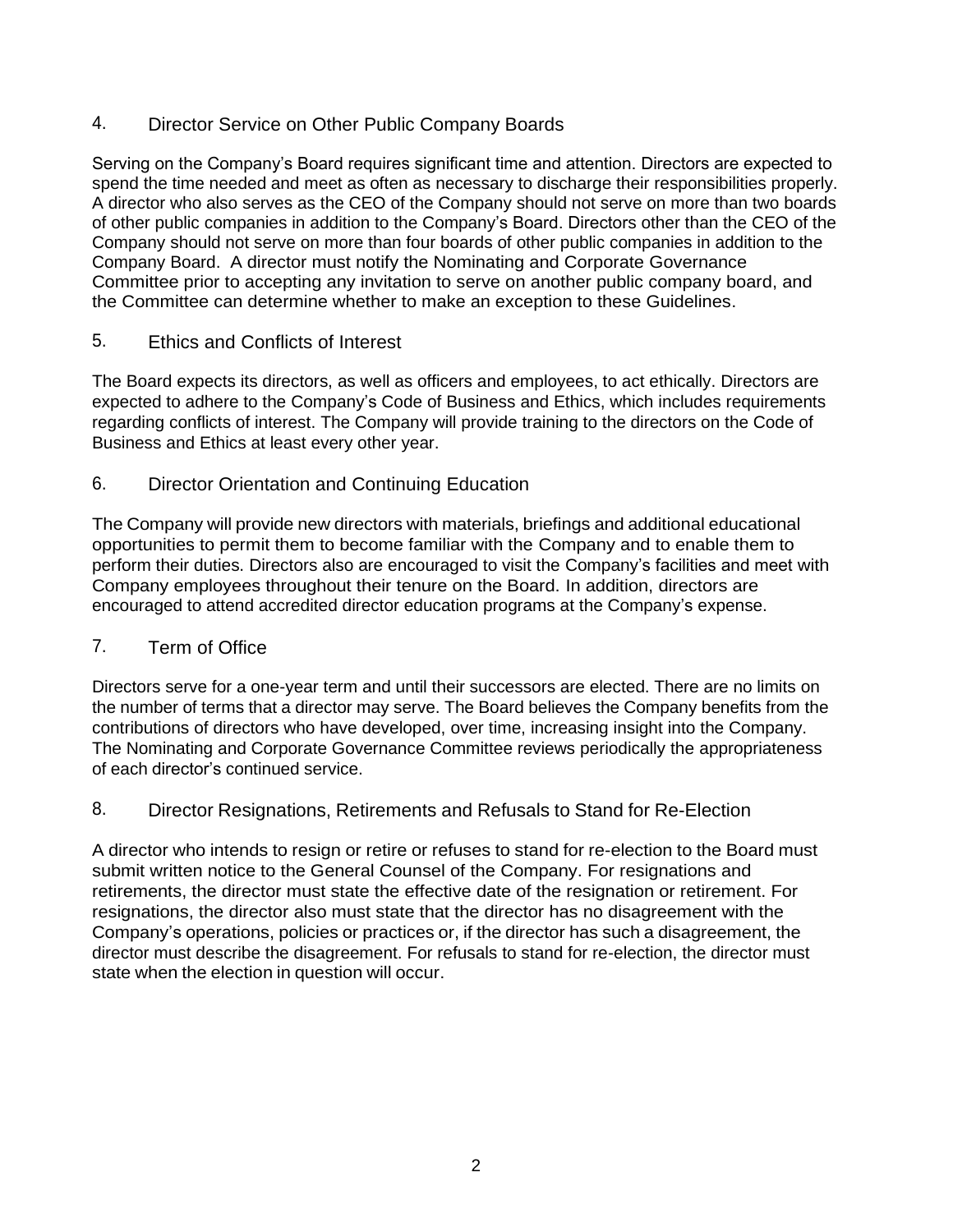# 9. Directors Who Change Their Present Job Responsibilities

Each director who retires or substantially changes his or her principal occupation or business association from the position he or she held when initially elected to the Board shall tender his or her resignation to the Board at the time of such change by sending written notice to the General Counsel of the Company. The Board does not believe that a non-employee director in this circumstance necessarily should be required to leave the Board. Instead, the Board believes that the Nominating and Corporate Governance Committee should review each situation and make a recommendation to the Board as to the continued appropriateness of Board membership under the new circumstances.

## 10. Director Responsibilities

The fundamental role of the directors is to exercise their business judgment to act in what they reasonably believe to be the best interests of the Company and its shareholders. In fulfilling that responsibility, directors reasonably may rely on the honesty and integrity of the Company's senior management and expert legal, accounting, financial and other advisors.

*Annual Meeting Attendance*: All directors are expected to attend the Company's annual meeting of shareholders.

*Scheduling of Board Meetings and Attendance*: The Board will meet at least four times per year. Directors should make every effort to prepare for, attend and participate in all Board and applicable committee meetings, and to spend the time needed to meet as often as necessary to discharge their obligations properly. Directors are expected to attend at least 75% of Board and applicable committee meetings.

*Agenda*: Any director may suggest items to be included on the agenda or raise subjects at a Board meeting that are not onthe agenda for that meeting. An agenda for each Board meeting, along with information and datathat is important to the Board's understanding of the business to be conducted at the Board meeting, should be distributed to directors in advance of the meeting so that Board meeting time may be focused on questions that the Board has about the materials. Certain matters may be discussed at the meeting without advance distribution of written materials, as appropriate.

## 11. Co-Lead Directors and Executive Sessions

The Board expects to hold executive sessions without the presence of management, including the CEO, or other non-independent directors, at least four times per year. In general, the Board reserves time following each regularly scheduled meeting to allow the independent directors to meet in executive session. The executive sessions shall be led by the Chair of the Board if one has been elected. If a Chair of the Board has not been elected, or if the elected Chair of the Board is a non-independent director, the Board will appoint a Lead Director or Co-Lead Directors to conduct executive sessions and for such other purposes as the Board finds appropriate. If more than one Lead Director is appointed, the Board may prescribe different responsibilities to each Co-Lead Director.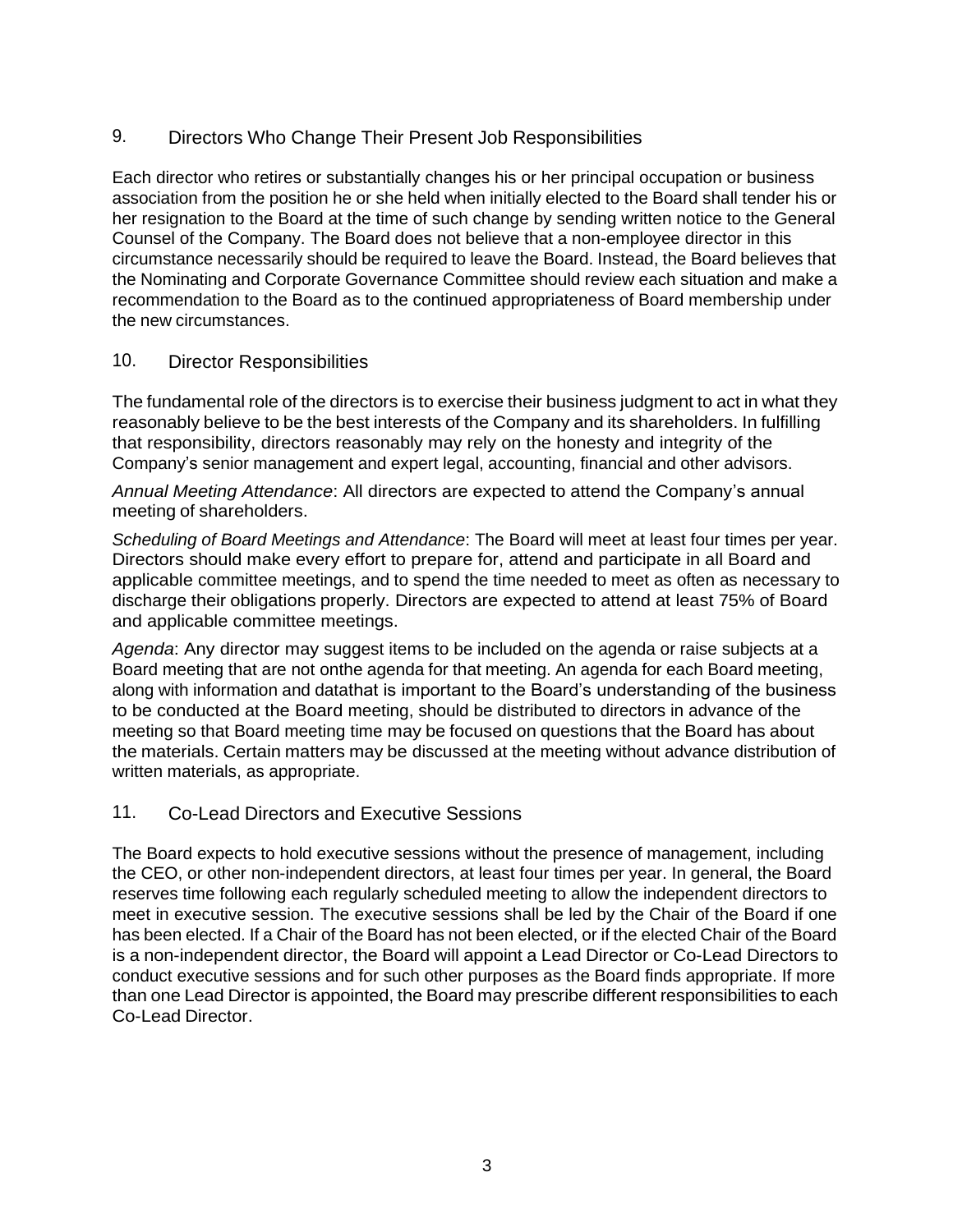## 12. Communication with Stakeholders

The Board believes that management speaks for the Company. Individual directors occasionally may meet or otherwise communicate with various constituencies that are involved with the Company, but it is expected that directors would do this with the knowledge of management and, in most instances, absent unusual circumstances or as contemplated by the committee charters, at the request of management.

## 13. Board Committees

*Standing Committees*: The Board currently has a Nominating and Corporate Governance Committee, an Audit Committee, a Compensation Committee and a Transactions Committee. From time to time,the Board may form new committees as it deems appropriate.

*Independence and Qualifications of Standing Committee Members:* With the exception of the Transactions Committee, all of the members of the standing committees will meet the theneffective criteria for independence established by Nasdaq and, in the case of the Audit Committee, the independence requirements for audit committee members set forth in Rule 10A-3 under the Securities Exchange Act of 1934, as amended. The members of these committees also will meet the other membership criteria specified in the respective charters for these committees.

*Standing Committee Member Assignments and Rotation*: The Nominating and Corporate Governance Committee makes recommendations to the Board concerning the size, structure and composition of the Board committees. The Board will designate the chair, committee members and, where applicable, alternate standing committee members, by the vote of at least a majority of the directors. From time to time, there will be occasions on which the Board may want to rotate standing committee members, but the Board does not believe that it should establish a formal policy of rotation.

*Standing Committee Charters*: Each standing committee will have its own charter. The charter will set forth the purpose, authority and responsibilities of the standing committee in addition to the qualifications for standing committee membership.

*Meeting and Agenda*: The chair of each standing committee will determine, in consultation with the appropriate standing committee members and members of management, and in accordance with the standing committee's charter, the frequency and length of standing committee meetings and the standing committee's agenda.

## 14. Director Access to Officers and Employees

Directors are encouraged to talk directly with any officer or employee of the Company. Senior officers are invited to attend Board meetings from time to time to provide additional insight into the items being discussed.